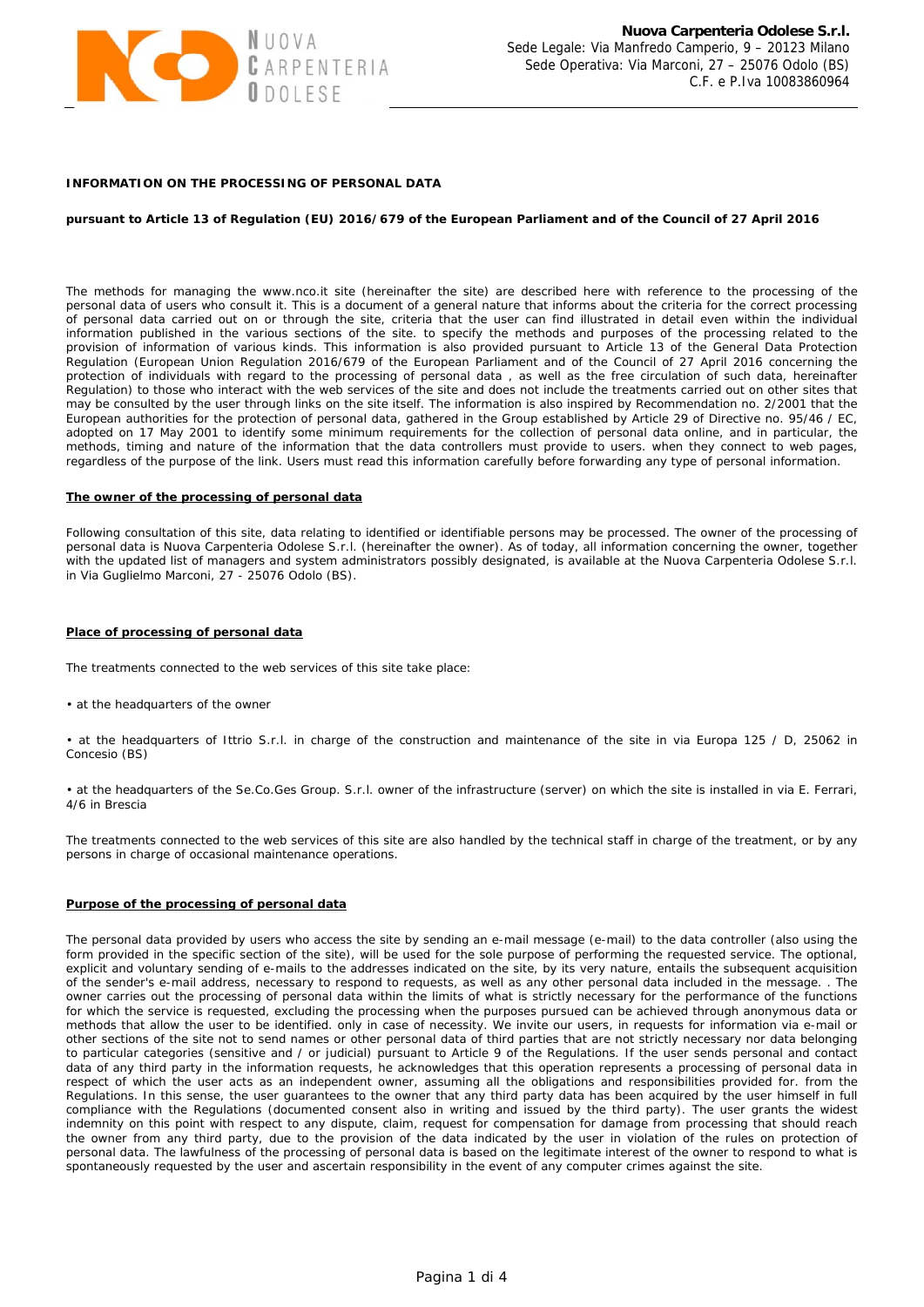

## **Types of personal data processed**

The computer systems and software procedures used to operate this site acquire, during their normal operation, some personal data whose transmission is implicit in the use of Internet communication protocols (navigation data). This is information that is not collected to be associated with identified users, but which by their very nature could, through processing and association with data held by third parties, allow users to be identified. This category of data includes IP addresses or domain names of the computers used by users who connect to the site, the URI (Uniform Resource Identifier) addresses of the requested resources, the time of the request, the method used to submit the request to the server, the size of the file obtained in response, the numerical code indicating the status of the response given by the server (successful, error, etc.) and other parameters relating to the operating system and the users' IT environment. These data are used for the sole purpose of obtaining anonymous statistical information on the use of the site and to check its correct functioning. The data in question could be used to ascertain responsibility in the event of any computer crimes against the site in question.

## **Cookies**

The specific information describing the use of cookies made by the site is available and can be consulted in the "Cookie Policy" document.

## **Methods of processing personal data**

Personal data are processed with automated tools. Specific security measures are observed to prevent the loss, illicit and / or incorrect use, unauthorized access of data. The processing of personal data is carried out within the limits of what is strictly necessary for the performance of the functions for which the service is requested, excluding processing when the purposes pursued can be achieved through anonymous data or methods that allow the user to be identified only. in case of necessity. We do not collect or disclose your personal information that reveals racial and ethnic origin, religious, philosophical or other beliefs, political opinions, membership of parties, trade unions, associations or organizations of a religious, philosophical nature, political or trade union, as well as personal data suitable for revealing the state of health and sexual life.

## **Communication and dissemination of personal data**

If necessary, personal data can be communicated (with this term meaning to give knowledge to one or more specific subjects) to subjects whose right of access to data is recognized by national and European Union law provisions and to third parties. to satisfy the requests made by the user through the site. Personal data are in no case disclosed, with this term meaning giving them knowledge in any way to a plurality of undetermined subjects.

## **Optional supply of personal data**

Apart from what is specified for navigation data and cookies, the user is always free to provide personal data for the purposes for which he connects to the site. Failure to provide them will make it impossible to obtain what is requested.

### **Criteria used to determine the retention period of personal data**

### **Navigation data**

The user's personal browsing data are kept for the period necessary to comply with the retention terms established by law on electronic communications.

### **Changes to the information**

The data controller reserves the right to make changes to this information at any time by notifying the user on this page. Therefore, please consult this page often to be constantly updated.

Rights of the interested party (user)

We inform you that, at any time, the user can exercise the following rights:

• the right to withdraw consent to the processing of their personal data at any time without prejudice to the lawfulness of the processing based on the consent given prior to the withdrawal;

• the right to receive in a structured format, commonly used and readable by an automatic device, the personal data concerning him provided to a data controller and has the right to transmit such data to another data controller without impediments by the data controller treatment to which he provided them;

• right to obtain access to their personal data;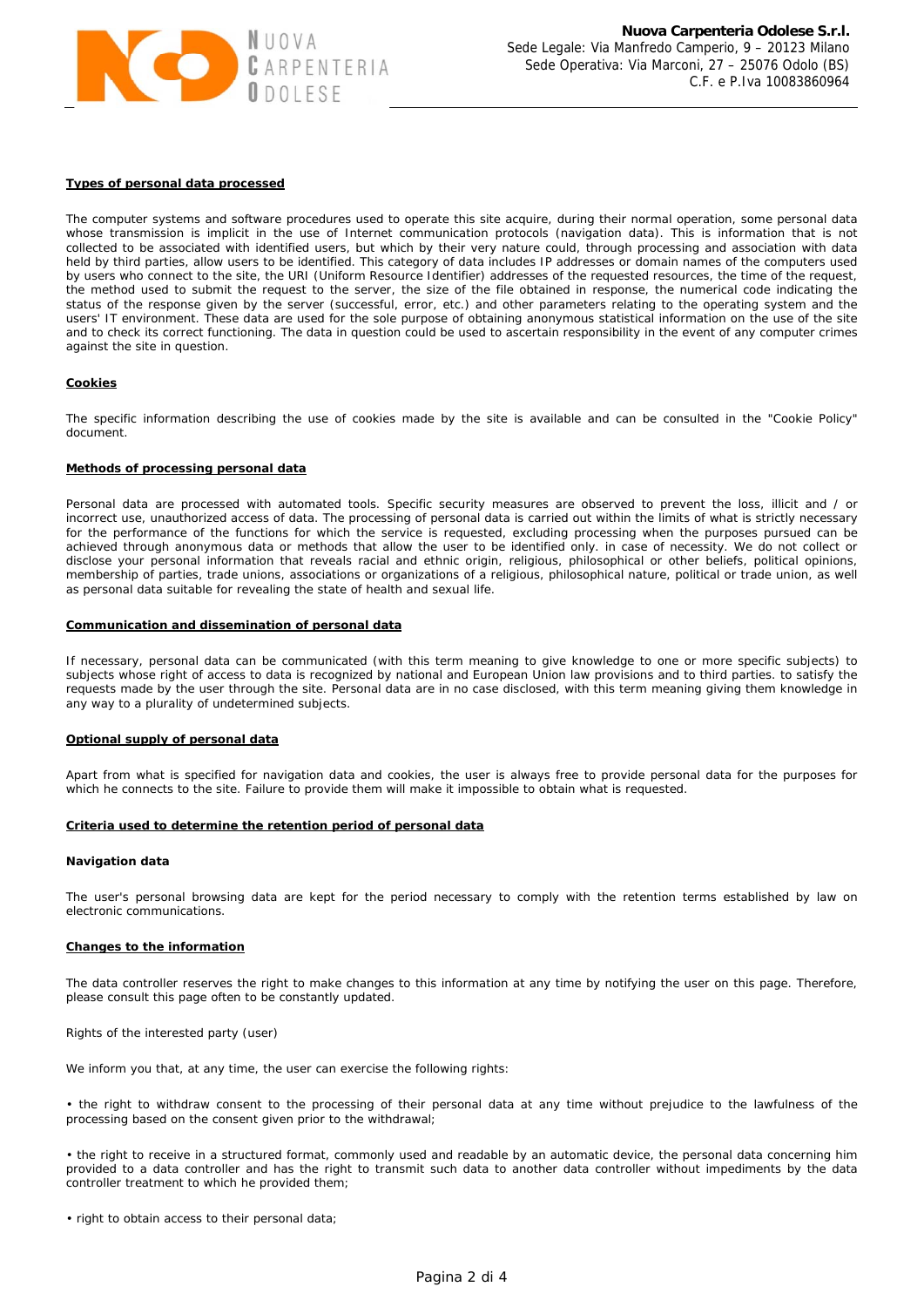

• the right to obtain the rectification of their personal data if it does not conflict with the current legislation on data retention;

the right to obtain the cancellation of their personal data if it does not conflict with the current legislation on data retention;

• right to obtain the limitation of the processing of their personal data;

• the right to object at any time for reasons related to their particular situation, to the processing of their personal data pursuant to Article 6, paragraph 1, letters e) or f), including profiling on the basis of these provisions;

• the right to object at any time to the processing of their personal data for direct marketing purposes including profiling to the extent that it is connected to such direct marketing;

• the right not to be subjected to a decision based solely on automated processing including profiling, which produces legal effects concerning you or which significantly affects your person in a similar way.

The interested party may exercise the aforementioned rights by sending an informal request to the owner of the processing of personal data by hand delivery, traditional mail, registered letter, fax or by e-mail to the following address mailbox@nco.it.

To facilitate the exercise of these rights, the Italian Data Protection Authority has prepared a specific form that can be downloaded from the website www.garanteprivacy.it

## **Right to lodge a complaint**

The user is informed that he has the right to lodge a complaint with a supervisory authority (in particular the Italian Data Protection Authority).

# **COOKIE POLICY**

## *General information on cookies*

Cookies are small text strings (letters and / or numbers) that the sites visited by the user send to the browser, within which they are stored before being re-transmitted to the same sites at the next visit by the same user. Cookies are stored by the single browser on the specific device used (computer, tablet, smartphone, etc). During navigation on a site, some elements may reside (such as, for example, images, maps, sounds, specific links to pages of other domains) of other sites. In these cases, the user may also receive cookies on his terminal that are sent by the latter (called a third party or publisher). If cookies are sent directly from the site you are visiting, they are called first party.

Similar technologies, such as, for example, web beacons and transparent GIFs can be used to collect information on user behavior and on the use of services. Later in this document we will refer to cookies and all similar technologies by simply using the term cookie. Cookies are classified according to their purpose, duration, and the site that set them.

Session cookies are temporarily stored in the device memory while browsing a site, for example, to keep track of the chosen language or authentication to access restricted areas or similar. Session cookies remain stored on the device for a short period of time. They are in fact deleted as soon as the user closes the browser. Persistent cookies save a file on the device for a long period of time. This type of cookie has an expiration date. Permanent cookies allow sites to remember information and settings on subsequent user visits, thus making exploration more practical and quick, since, for example, it is no longer necessary to log in to a reserved section or similar. On the expiration date, the cookie is automatically deleted when you first access the site that created it.

The legislation requires the owner to provide users with information on the cookies used by the site and on the purposes for which they are used. The goal is threefold: to ensure privacy, ensure ease of use and optimize the development of the site. The main types of cookies and the related purposes for which they are used by the site are illustrated below.

### *Technical cookies*

Technical cookies are used for the sole purpose of carrying out "... the transmission of a communication over an electronic communications network, or as strictly necessary for the provider of an information society service explicitly requested by the subscriber or user to provide this service ". They are not used for other purposes and are normally installed directly by the owner or manager of the site. Functional cookies are technical cookies and allow the user to navigate according to a series of selected criteria (for example, the language, the products selected for purchase) in order to improve the service provided. Analytics cookies, when used directly by the site manager to collect information in aggregate and anonymous form on the number of users and how they visit the site, are considered technical cookies.